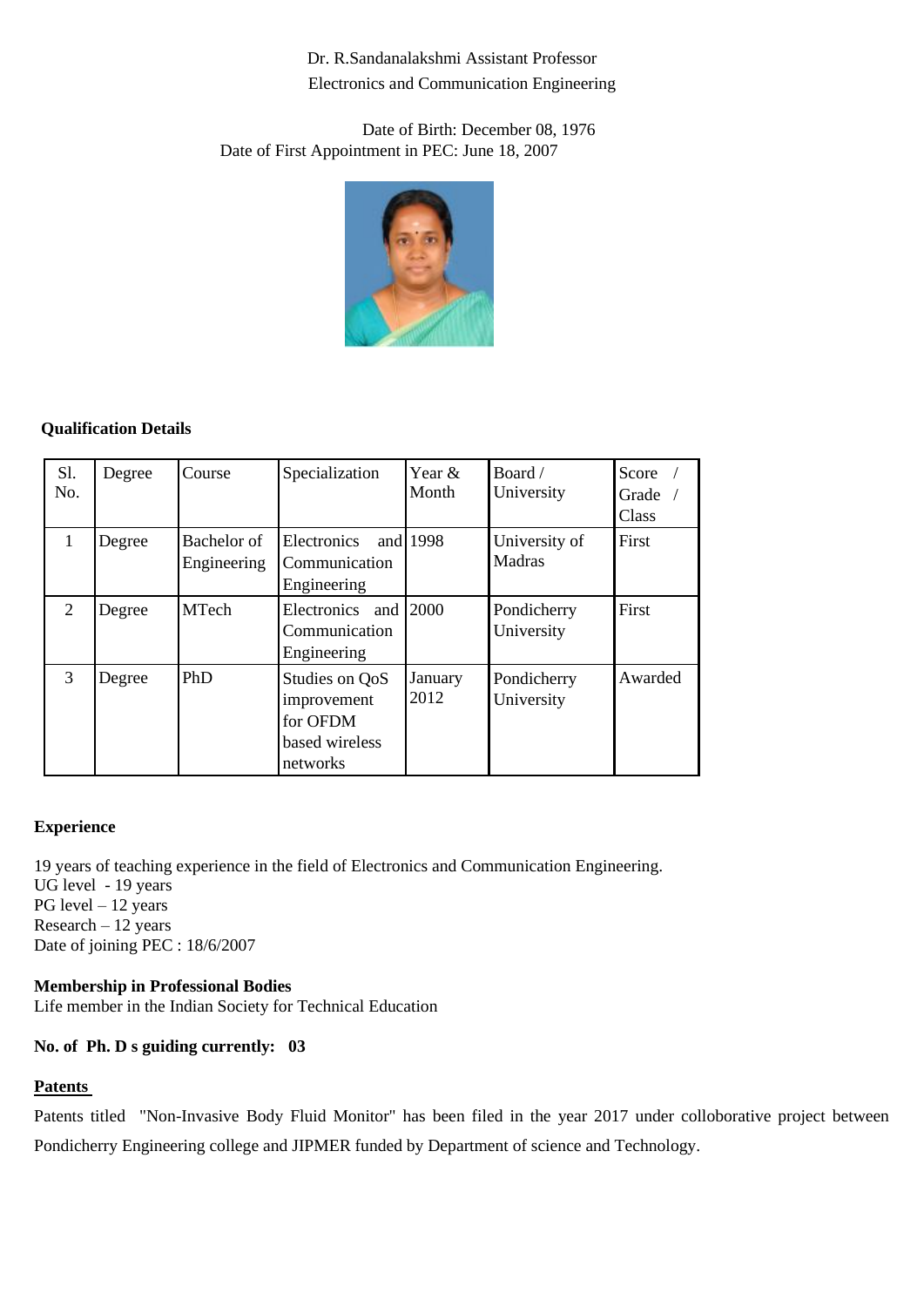#### **Externally Funded Project Details**

| Sl.<br>No.     | Project<br>Name                                                       | Funding<br>Institution                        | Date From                 | Date To | <b>Project Details</b>                                   | Description                     |
|----------------|-----------------------------------------------------------------------|-----------------------------------------------|---------------------------|---------|----------------------------------------------------------|---------------------------------|
|                | Feasibility<br>for<br>study<br>Non-<br>invasive<br>prognosis of<br>De | Department<br>of Science<br>and<br>Technology | Septemb<br>er 10,<br>2014 | 2017    | March 31, Collabarative<br>project with<br><b>JIPMER</b> | Co-Prime Investigator           |
| $\overline{2}$ | Radio<br>Resource<br>Management<br>for $5G$<br>wireless<br>networks   | <b>AICTE</b>                                  | April 17,<br>2019         | 2022    | April 17, RPS - NDF SCHEME                               | PROJECT CO-<br><b>ORDINATOR</b> |

## **PUBLICATIONS:**

#### **Journals**

- **1.** R. Sandanalakshmi ,V.Sardius ,"Selected Saliency Based Analysis for the Diagnosis of Alzheimer's Disease Using Structural Magnetic Resonance image" **, Journal of Medical Imaging and Health Informatics,**Vol.6,Pg.No.1-"8, ISSN: 2156-7018 (Print): EISSN: 2156-7026 (Online) .
- **2.** R. Sandanalakshmi , I.Aravindh ,"VLSI Fuzzy Decision Controller Based ECG Encoder", Proceedia computer science,Vol.85,Pg.No:496-502, ISSN :1877-0509,February 2016.
- **3.** R.Sandanalakshmi ,Rajagopalan.P,Ajai Karan.B,Rajarajan.G "Neural based non-invasive diagnosis and Classification of sepsis", International Journal of Computer Science and Information Security,Volume 14,October 2016. *ISSN 1947 5500.*
- **4.** R. Sandanalakshmi, P. Samundeeswari and R. Soundravally "A Non-Invasive Method for Diagnosis of Dengue Fever using Ultrasound Image of the Liver", *CiiT International Journal of Artificial Intelligent Systems and Machine Learning***, July 2013.**
- **5.** R.Sandanalakshmi, P.Abinaya viji, M.Kiruthiga, M.Manjari, A.Sharina, "Speaker Independent Continuous Speech To Text Converter For Mobile Applications", *International Journal of Information Processing,* Vol.7, Issue -2, 2013. ISSN: 0973 – 8215.
- **6.** R.Sandanalakshmi, V.Martina Monfort, G.Nandhini, "A Novel Speech to Text converter System for Mobile Applications" , *International Journal of Computer Applications,* Vol. 73, July 2013. ISSN: 0915 -8887.
- **7.** R.Sandanalakshmi , D.Kadhiravan, "Modified EESM Link Adaptation Method With Multiple Constellation For Future Wireless Networks", *International Journal of Research in Computer and Communication Technology,*  Vol.2, No.7, July 2013. ISSN ( Online) – 2278 – 5841, ISSN (Print) – 2320 – 5156.
- **8.** "Modified EESM based Link Adaptation Algorithm for Multimedia Transmission in Multicarrier Systems", *International Journal of Computer Science Issues*,Vol.7, Issue 1, No3, January 2010. ISSN: 1694-0784.
- **9.** "Effective SNR Mapping for Link Error Prediction in OFDM based Systems", *IETECH Journal of Communication Techniques,* Volume. 2, No: 3, 134–139 , IETECH Publications, 2008.ISSN: 0973-8053.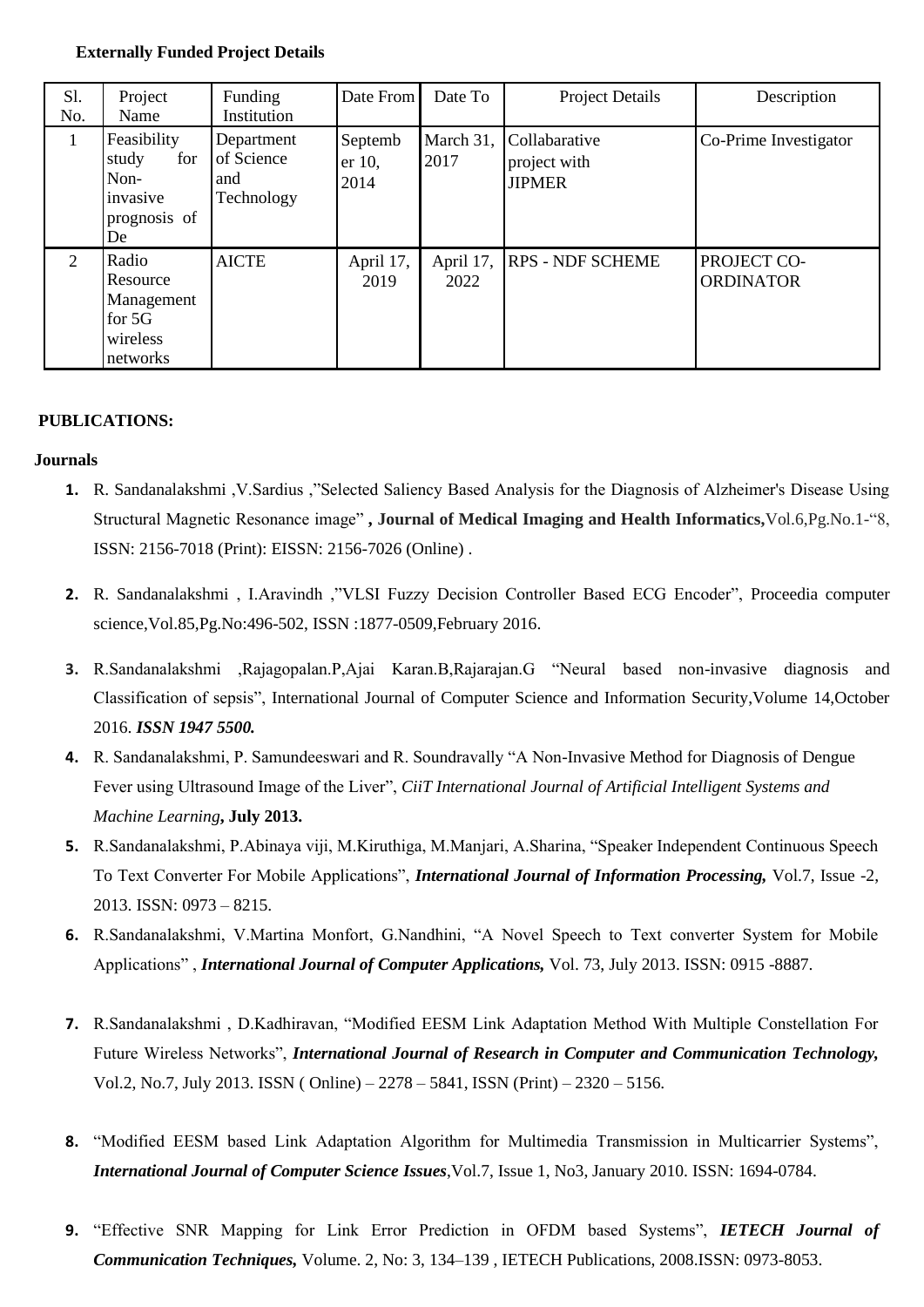**10.** A Technology Review and future scope of Bio-Memes in tropical disease detection, International journal of Engineering and Technology, vol.7, December 2018.

#### **International conference**

- **11.** Efficient Network Security Architecture for Heterogeneous Smart meter Environment, *International Conference on Innovations in Power, Energy and Intelligent Control Systems* Surya Engg. College, Erode, Tamilnadu, July'19.(IPEICS-2019)
- **12.** Secure Data Transmission in Heterogeneous Smart Meter Environment, *IEEE International Conference on Innovations in Power and Advanced Computing Technologies,* Vellore Institute of Technology,January 2019.
- **13.** A Technology Review and future scope of Bio-Memes in tropical disease detection", *RLJIT global conference on smart innovations in Engineering* , R. L. Jalappa Institute of Technology , May-2018.
- **14.** "VLSI Fuzzy Decision Controller Based ECG Encoder, *Proceedia computer science,*Vol.85, Pg.No:496-502, ISSN :1877-0509,February 2016.
- **15.** "Dual Band Planar Inverted-F Antenna For LTE Based Mobile Equipments" *IEEE International conference WISPNET* , SSN College, March 2016.
- **16.** " Role of ARFI elastography for the diagnosis of breast tumour " *IEEE International conference ICCSP*, APEC April 2016,
- **17.** "A Novel Non-Invasive method for prognosis of Dengue Fever" *Proceedings of IEEE* **International Conference on Communication and Signal Processing -** *ICCSP***'** 1*3, APEC* , Melmaruvathur, Tamilnadu, India April 2013 **.**
- **18.** "An Investigation towards unequal Modulation for 802.16 Systems based on Bivariate Modeling*", Proceedings of IEEE International Conference on Control, Automation Communication and Energy Conservation,* April 2009. ISBN: 978-81-8424-439-7, ISSN:1793-8198.
- **19.** "Fair Channel Aware Packet Scheduling Algorithm for Fast UL HARQ in UTRAN LTE" *Proceedings of IEEE International Conference on Control, Automation Communication and Energy Conservation,* April 2009. ISBN:978-81-8424-439-7, ISSN:1793-8198.
- **20.** "An Analysis Of Link Adaptation Algorithms Based on Link Quality Metrics for IEEE 802.16 Systems", *The IEEE Colloquium and the third IEEE International Conference on industrial and Information Systems (ICIIS 2008) ,*Indian Institute of Technology, *Kharagpur,* India .ISBN:978-1-4244-2806-9.
- **21.** "Low Feedback Link Abstraction Based on Novel Quality Model for 802.16e based Systems" *IEEE TENCON 2008*, IEEE Hyderabad section November 18–21, 2008 held at University of Hyderabad.
- **22.** "Effective SNR Mapping for Link Error Prediction in OFDM based Systems", *ICTES 2007 (Information and Communication Technology in Electrical Sciences)* , IET-UK, Chennai, India.
- **23.** G.F.Sudha and R.Sandanalakshmi," Hybrid Frequency and Time Hopping using Kasami Sequence", *IETE 21st Midterm Symposium on Emerging Wireless Communication Techniques and Systems*, IETE Ahmedabad Centre, 8 and 9 April 2000.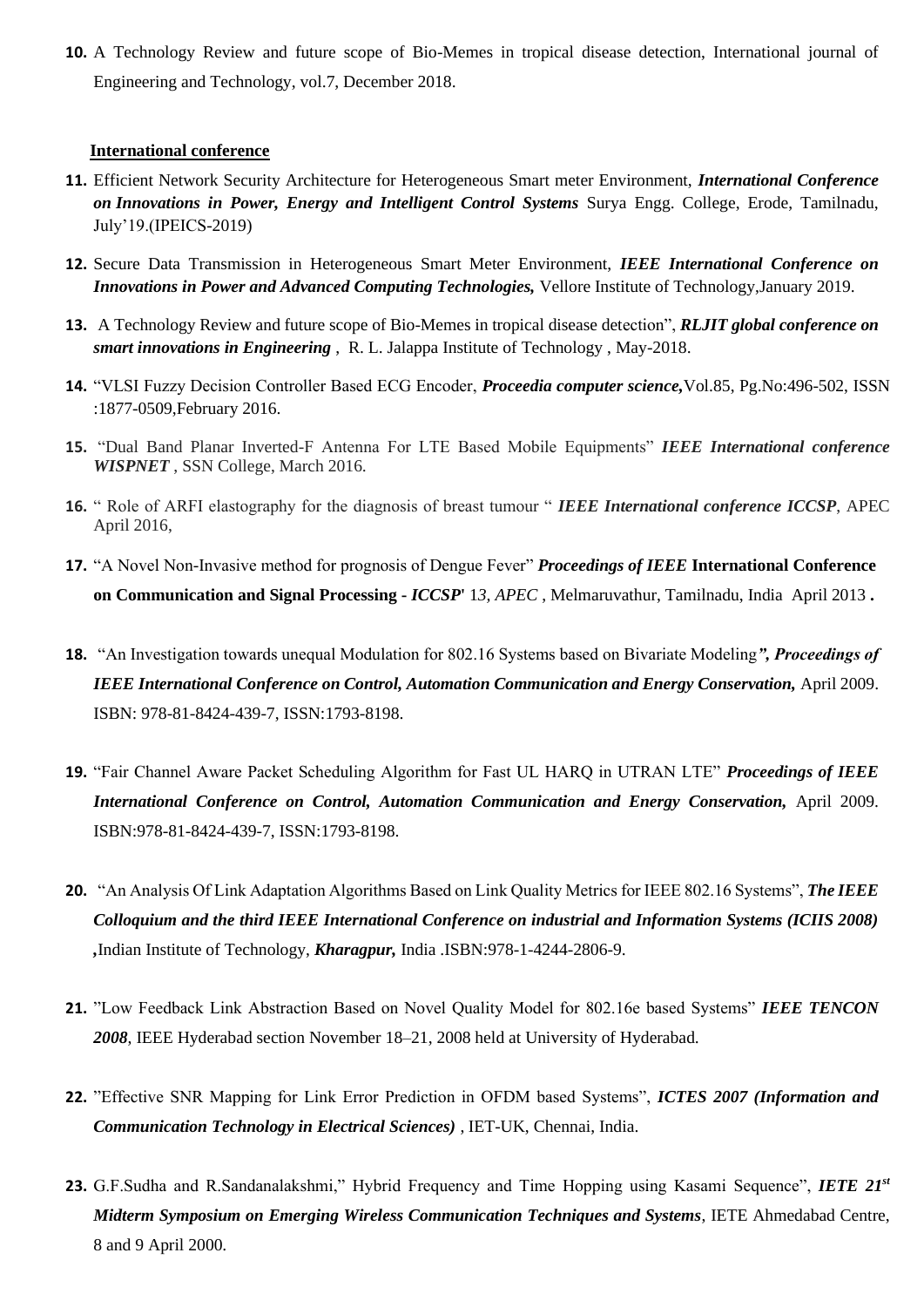## **Courses Conducted Details**

| Sl. | Name of the Programme                                  | <b>Level</b> | <b>Sponsored ByDate From Date To</b> |                         |                         | Capacity/Role |
|-----|--------------------------------------------------------|--------------|--------------------------------------|-------------------------|-------------------------|---------------|
| No. |                                                        |              |                                      |                         |                         |               |
|     | Bio signal processing for<br>telemedicine applications | National     | Teqip                                | May 27,<br>2016         | July 02,<br>2016        | Co-ordinator  |
|     | Enabling technologies to aid<br>smart city framework   | National     | QIP-STC                              | February<br>06,<br>2017 | February<br>10,<br>2017 | Co-ordinator  |

#### **Courses Attended Details**

| SI.<br>No.     | Course<br><b>Title</b>                                                                                        | <b>Sponsored By</b>                                                     | Conducting<br><b>Institute</b>        | <b>Date From</b>     | Date To              |
|----------------|---------------------------------------------------------------------------------------------------------------|-------------------------------------------------------------------------|---------------------------------------|----------------------|----------------------|
| $\mathbf{1}$   | Recent trends in parallel and distributed AICTE<br>systems- Architecture, operating<br>systems and algorithms |                                                                         | Pondicherry<br>Engineering<br>College | November<br>16, 2009 | November<br>27, 2009 |
| $\overline{2}$ | Mission 10X                                                                                                   | <b>WIPRO</b>                                                            | Pondicherry<br>Engineering<br>College | February 01,<br>2010 | February 05,<br>2010 |
| $\overline{3}$ | Nano Engineering materials                                                                                    | <b>ISTE</b>                                                             | Pondicherry<br>Engineering<br>College | December<br>13, 2010 | December<br>23, 2010 |
| $\overline{4}$ | Computational Intelligence to<br>power system Analysis, Control &<br>Optimization                             | <b>AICTE</b>                                                            | Pondicherry<br>Engineering<br>College | June 06,<br>2011     | June 10,<br>2011     |
| 5              | Recent Trends in Cloud Security                                                                               | Department of IT,<br>New Delhi                                          | Pondicherry<br>Engineering<br>College | March 26,<br>2012    | March 30,<br>2012    |
| 6              | Design on Embedded Systems -<br><b>Issues and Challenges</b>                                                  | <b>AICTE</b>                                                            | Pondicherry<br>Engineering<br>College | April 16,<br>2012    | April 27,<br>2012    |
| $\overline{7}$ | Emphasis on smart operation $\&$<br>control of power markets using power<br>electronic components             | <b>TEQIP</b>                                                            | Pondicherry<br>Engineering<br>College | November<br>19, 2012 | November<br>23, 2012 |
| 8              | Recent Advances in Green Engineering TEQIP                                                                    |                                                                         | Pondicherry<br>Engineering<br>College | December<br>03, 2012 | December<br>07, 2012 |
| 9              | Wireless sensor networks-<br>issues and challenges                                                            | <b>TEQIP</b>                                                            | Pondicherry<br>Engineering<br>College | November<br>11, 2013 | November<br>15, 2013 |
| 10             | <b>NMIECT</b> Products for Teaching                                                                           | National Institute<br>of Technical<br>Teachers and<br>Research ,chennai | Pondicherry<br>Engineering<br>College | August 21,<br>2014   | August 22,<br>2014   |
| 11             | Emerging trends in VLSI for<br>Communication                                                                  | <b>AICTE</b>                                                            | Pondicherry<br>Engineering<br>College | March 02,<br>2015    | March 06,<br>2015    |
| 12             | Interactive system design using Lab<br><b>VIEW</b>                                                            | National Institute of<br>Electronics and<br>Informaion<br>Technology    | NIELIT, chennai January 19,           | 2015                 | January 23,<br>2015  |
| 13             | Automata Theory and Compiler<br>Design                                                                        | MHRD/AICTE                                                              | Pondicherry<br>Engineering<br>College | February 23,<br>2015 | February 27,<br>2015 |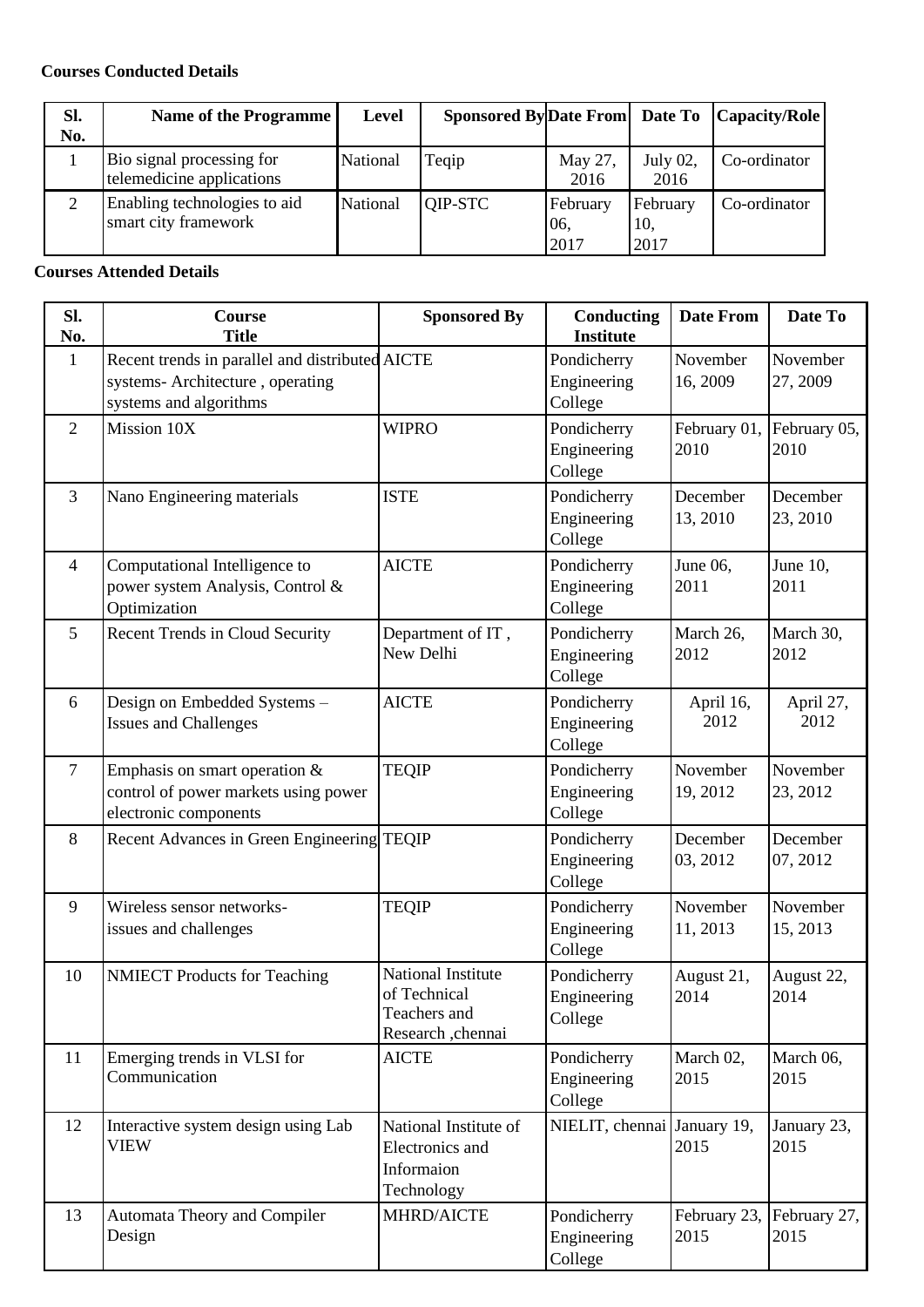| 14 | Recent trends in development of<br>communication<br>: cognitive networks                                                                | AICTE under QIP,                    | Pondicherry<br>Engineering<br>College | November<br>30, 2015 | December<br>04, 2015 |
|----|-----------------------------------------------------------------------------------------------------------------------------------------|-------------------------------------|---------------------------------------|----------------------|----------------------|
| 15 | Recent trends in Optimization<br><b>Techniques and Applications</b>                                                                     | Teqip sponsored STTP                | Pondicherry<br>Engineering<br>College | January 04,<br>2016  | January 09,<br>2016  |
| 16 | 1st simulation course on surgical<br>simulators for Engineers                                                                           | Dpt. Of Surgical<br>Gastroentrology | <b>JIPMER</b>                         | August 20,<br>2016   | August 20,<br>2016   |
| 17 | Recent Trends and Developments in<br><b>Broadband Technologies</b>                                                                      | AICTE under QIP,<br><b>STC</b>      | Pondicherry<br>Engineering<br>College | November<br>07, 2016 | November<br>11, 2016 |
| 18 | <b>ICT</b> Solutions for Issues and<br>Challenges in Smart Grid<br>Technology (ICTSSGT                                                  | AICTE under QIP,<br><b>STC</b>      | Pondicherry<br>Engineering<br>College | November<br>28, 2016 | December<br>01, 2016 |
| 19 | 5G mmWave Radio Transmission for<br><b>Ultra-High Speed Wireless</b><br>Technologies                                                    | AICTE under QIP,<br><b>STC</b>      | Pondicherry<br>Engineering<br>College | November<br>13, 2017 | November<br>17, 2017 |
| 20 | <b>INTERNET OF EVERYTHING</b><br>(IOE): GAINING GREATER<br><b>INSIGHTS INTO AN EMERGING</b><br><b>DIGITAL DRIVE</b>                     | AICTE under QIP,<br><b>STC</b>      | Pondicherry<br>Engineering<br>College | November<br>06, 2017 | November<br>10, 2017 |
| 21 | <b>APPLICATION OF MICRO</b><br><b>GRID IN DISTRIBUTED</b><br><b>GENERATION TOGETHER</b><br>WITH CLEAN ENERGY<br>TECHNOLOGY (MGCET-2018) | <b>AICTE QIP</b>                    | Pondicherry<br>Engineering<br>College | January 29,<br>2018  | February 02,<br>2018 |
| 22 | STC on Recent trends in Wireless<br>Multimedia Communications                                                                           | AICTE-QIP                           | Pondicherry<br>Engg. College          | March 21,<br>2019    | March 27,<br>2019    |

# **Invited Lectures Details**

| Sl.<br>No.     | Topi                                         | Name of the Event                                                                  | Name of the Institution<br>with Place                          | Sponsored By                    | Date                |
|----------------|----------------------------------------------|------------------------------------------------------------------------------------|----------------------------------------------------------------|---------------------------------|---------------------|
| 1              | Electromagnetics and its<br>applications     | For B.Tech students                                                                | Sri venkateswara college<br>of Engg.and Tech,<br>Puducherry    |                                 | 2017-08-<br>18      |
| $\overline{2}$ | Bio-signal processing<br>techniques          | $EQIP - II$ sponsored<br>"Emerging Trends in<br><b>VLSI</b> Signal processing      | Sri Vidhyanekthan<br>Engineering College,<br>Tirupathi, AP     | Teqip-II                        | 2016-08-<br>26      |
| 3              | Telemedicine                                 | Enabling technologies<br>to aid smart city<br>framework                            | Pondicherry Engineering<br>College                             | <b>QIP STC</b>                  | $2017 - 02 -$<br>09 |
| $\overline{4}$ | Imaging modalities                           | Teqip $-$ II sponsored "<br>Bio-signal processing for<br>telemedicine applications | Pondicherry Engineering<br>College                             | Teqip-II                        | 2016-07-<br>02      |
| 5              | Artificial<br>Intelligence in 5G<br>networks | Technical Meet 2018                                                                | School of Electronics<br>Engineering<br>pondicherry University | Institutio<br>n of<br>Engineers | 2018-08-<br>20      |
| 6              | Transistors                                  | FDTP on Electronic<br>Devices                                                      | University<br>College of<br>Engineering,<br>Panruti            | Anna<br>University<br>Chennai   | $2017 - 11$<br>26   |